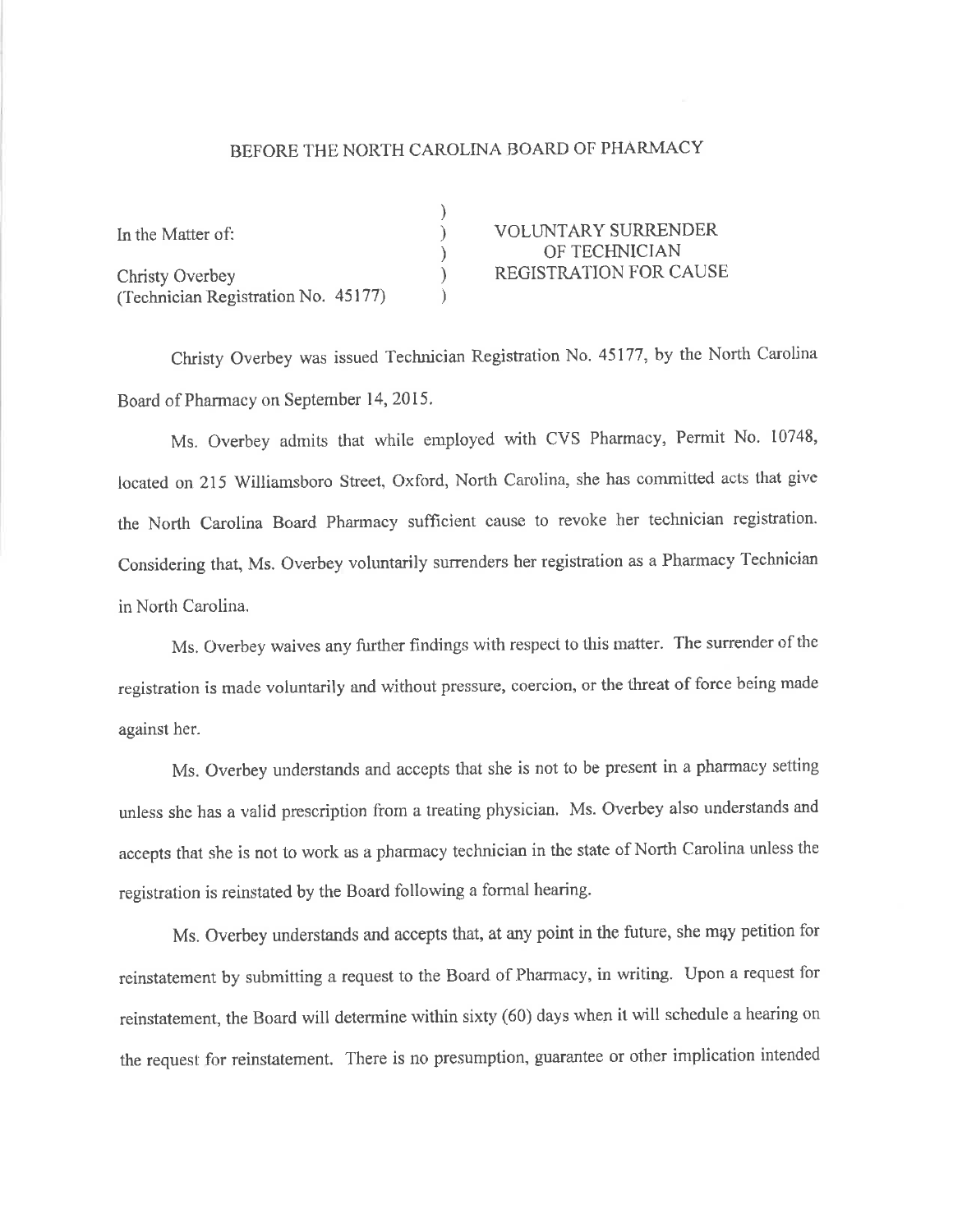within this document that the Board will reinstate the registration. The decision will be made by the Board based on consideration of all available evidence presented at a formal hearing before the Board. The registration will not be returned until and unless the Board issues a reinstatement order after any formal hearing.

This the <sup>0</sup> day of March, 2016.

ï

Christin Orulery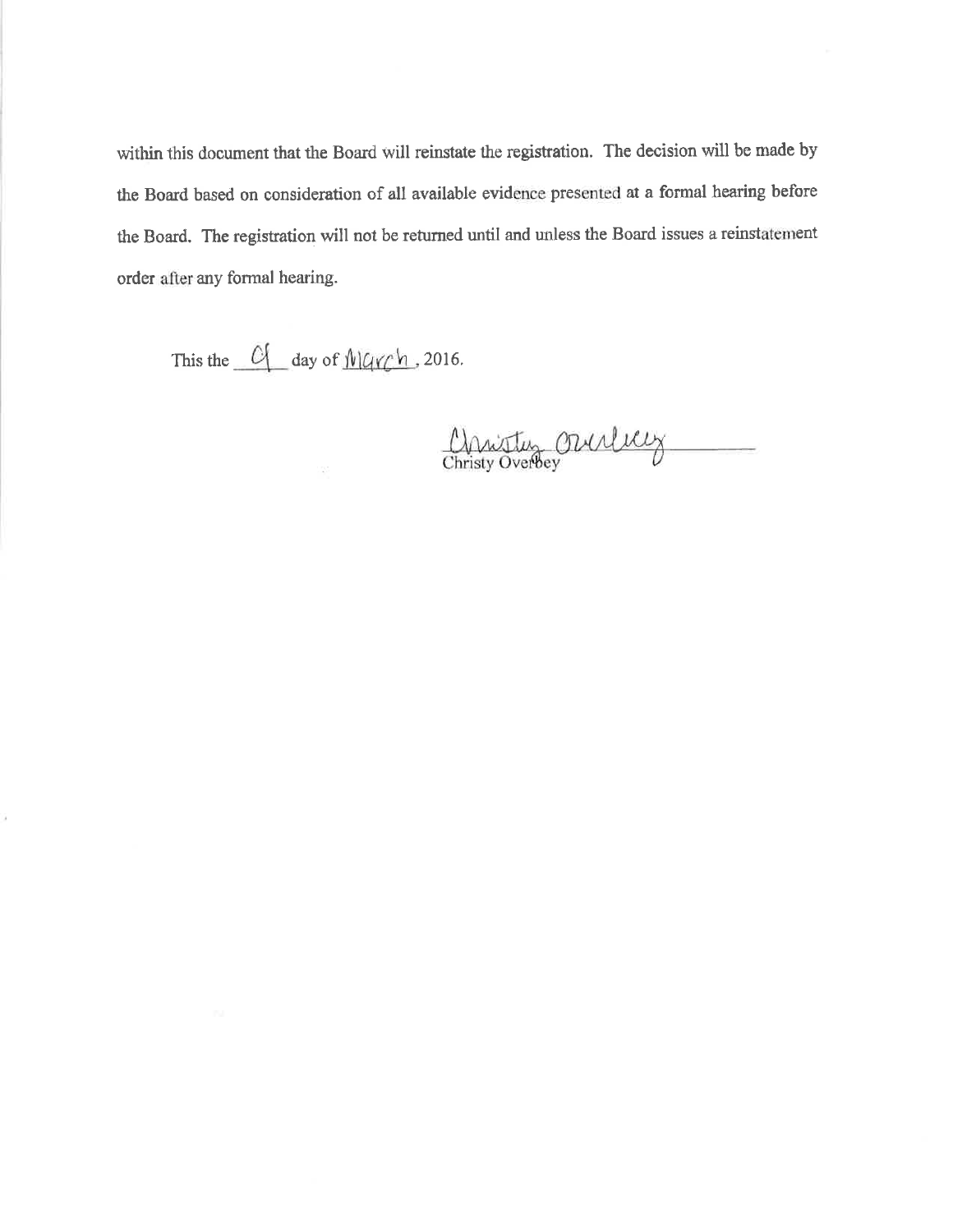## **CERTIFICATE OF SERVICE**

The undersigned hereby certifies that on the  $\frac{q}{q}$  day of  $\frac{M_{\alpha}(\lambda)}{q}$ , 2016 a copy of this

Voluntary Surrender, Registration No. 45177, was served upon Respondent Christy Overbey.

Melinda Smith Investigator NC Board of Pharmacy